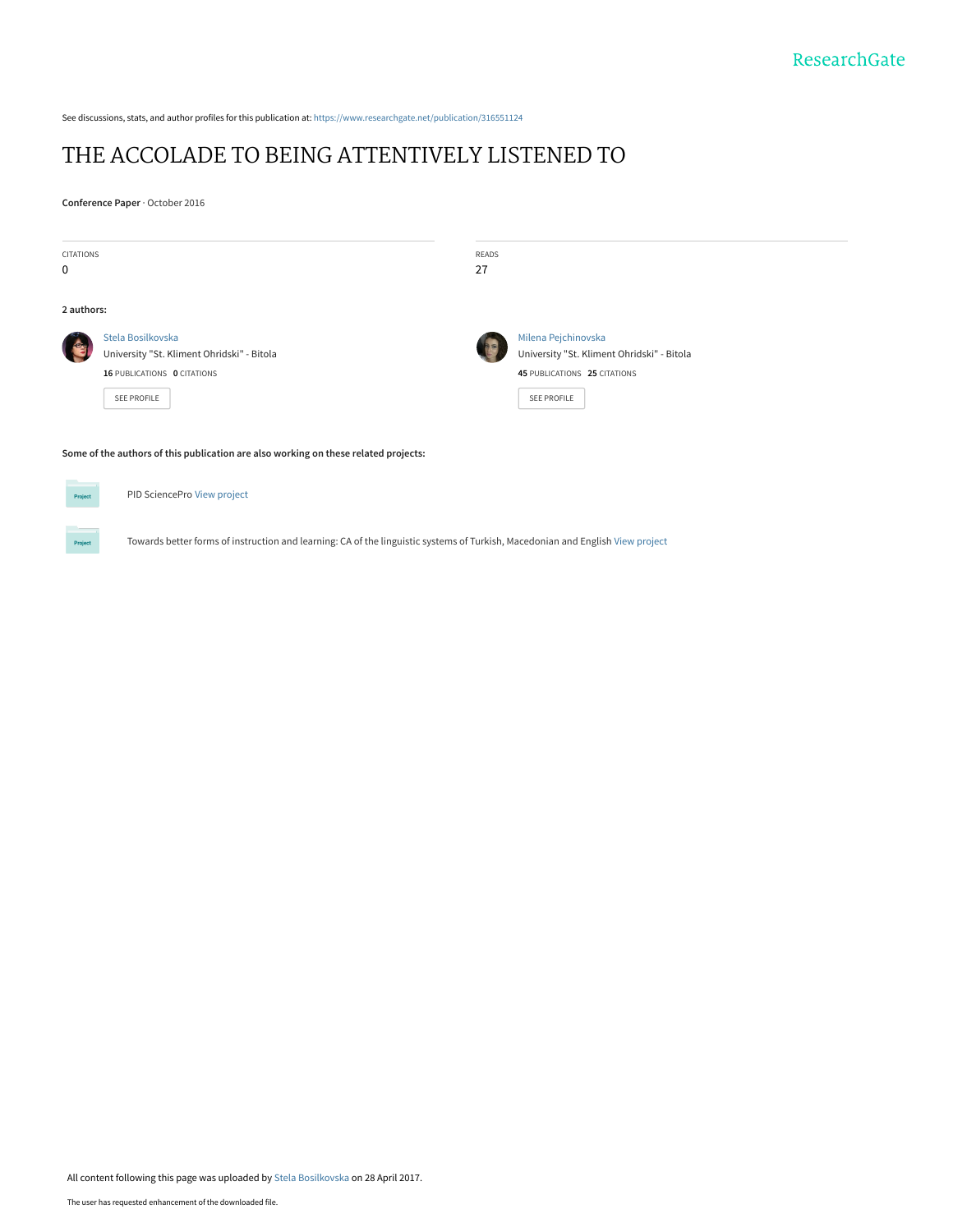# **Stela Bosilkovska, MA & MCI** [bosilkovs@gmail.com](mailto:bosilkovs@gmail.com) Faculty of Education in Bitola **Milena Pejčinovska, PhD** [milena\\_pejcinovska@yahoo.com](mailto:milena_pejcinovska@yahoo.com)

Faculty of Education in Bitola

# **THE ACCOLADE TO BEING ATTENTIVELY LISTENED TO**

With the beginning of education, one is taught, requested, and expected to listen attentively most of the time when in class, and later in life at meetings and various types of gatherings.

Two of COED"s definitions of the verb *listen* – important for this paper, are a) *to give one"s attention to a sound* and b) *to make an effort to hear something,* as they navigate us to investigate the obstacles for the realization of the former and the reasons for making the effort to hear, stated in the latter.

In our research, we have discarded the physical obstacles as well as the obstacles due to reading and hearing deficiency or handicap. We turned to the obstacles disturbing the attention necessary when listening to loud reading of longer texts such as news articles, scripts of speeches, essays, and stories. The loud reading competences are not for language teachers and learners only but for all language users for there always comes a time when each of us has something to read or say before an audience: familial, educational, social, or peer one.

With the utterance competence tightly related to the reading introduced here, it must be pointed out that loud reading competences mastered with all its prosody and stylistic elements enable one to become a master of the speaking competences, as well, and thus confident and sure of being attentively listened to and understood.

In that sense the focus of our research was to analyze the loud reading competences of Foreign Language Teaching, Preschool Teaching and Class Teaching students.

The results of this research produced evidence that loud reading competences act as a primal prerequisite for the development of speaking competences appreciated for bestowing an attentive ear, i.e. improving all sorts of knowledge oral exchange, highly significant for future educators and any language users.

**Keywords:** reading – listening, attentive ear, audience, reading mistakes, prosodic and stylistic elements

#### **INTRODUCTION**

Education cannot exist without language nor teachers can teach without a read or spoken word, i.e. oral communication with the learners, whatever their age. It is a fact that a large number of the classes in all three cycles of education entail loud reading to students – either short sections or longer ones.

However, both as teachers and as citizens, we often come across learners who object to those elements of teachers" performance in class: a good number state that teachers speak either too fast or too slowly, at a very low voice or with a high-pitched voice, inaudibly or too loudly, with a monotonous speech intonation or with a disturbing one, etc. In addition, these objections, heard or rumoured quite frequently around – especially in social gatherings or in evaluation surveys, are stressed by learners themselves – when mocking the authority of the teachers, they comment that a good number of teachers do not stick to the standard language, but to their dialect, instead. Thus, many class attendants find it either difficult to understand some phrases or teachers' pronunciation and utterance distracting to follow attentively. Moreover, such comments are even used as arguments in favour of the causes of poor learners' achievements; a fact that educators cannot ignore.

The Faculty of Education – Bitola, as a HE institution preparing and training future pre-school teachers, schoolteachers, and foreign and native language teachers, encounter a serious task very tightly related to public speaking skills.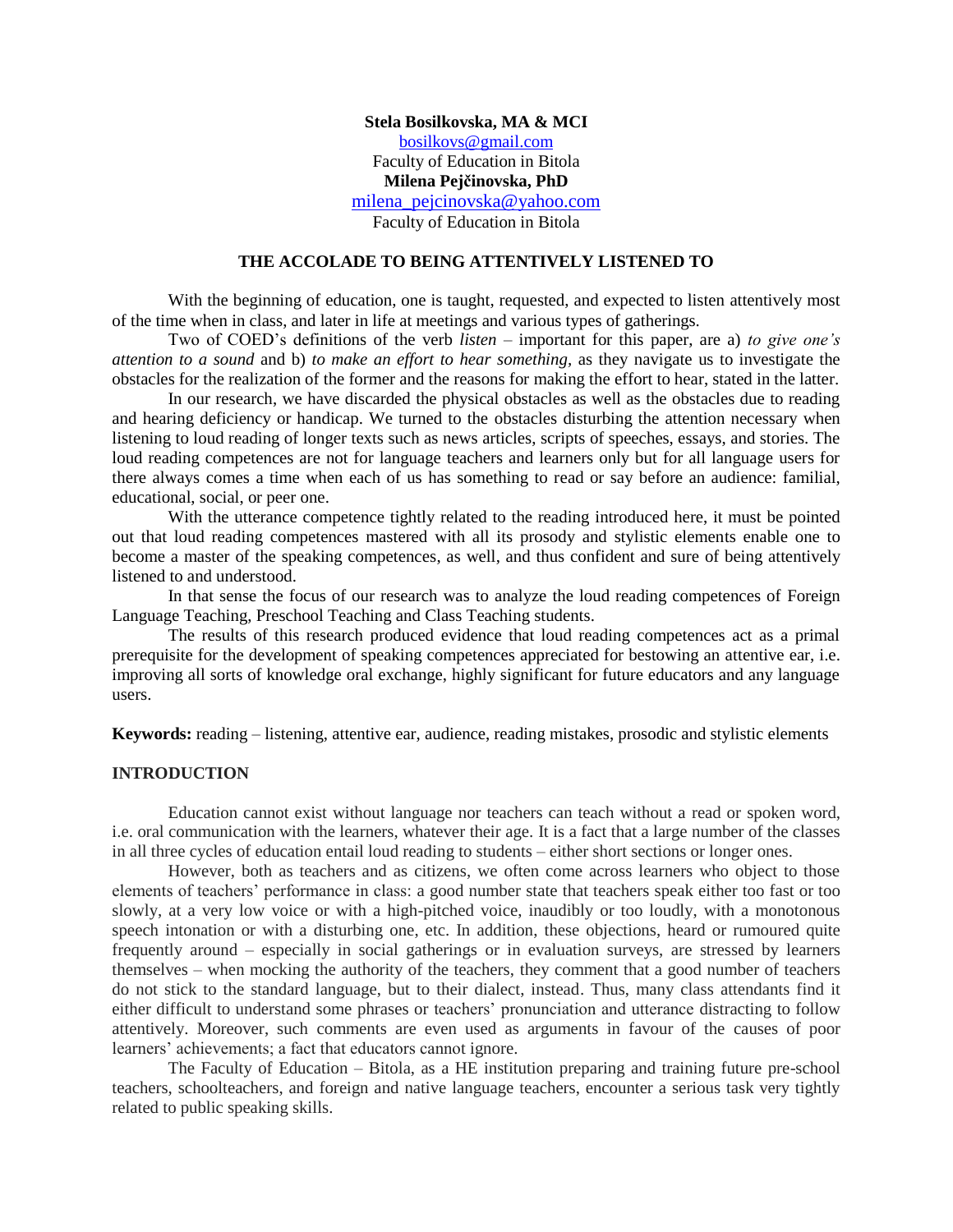Therefore, within the very processes of teaching, lecturing, pedagogic practice, and oral examinations, the PFBT HE teaching staff regularly gain an insight into these reading and speaking competences of the future teachers. And no matter how hard they try to make future teachers, i.e. students, use the standard language, dialectal phrases, accents, intonations, and colloquialisms seem to be popping out of students" speech unexpectedly at most formal occasions. Bearing in mind the fact that dialectal phrases, idioms, and colloquialisms are often intentionally and purposefully used in public speeches for the sake of persuasiveness and attracting as many profiles of listeners as possible, our research starting point is not the usage of language for persuasive purposes. Instead, the euphony and comprehensibility of student-to-be-teacher"s reading and speech are our starting point for it cannot be denied that they make the axis of a successful class, regardless of the subject/course taught.

#### **REVIEWED LITERATURE ON THE STATED ISSUE**

According to our search for available titles of publications tackling this problem, no corresponding studies have been found either on the Internet or in the University Libraries in R. Macedonia. In fact, most of the studies we have found elaborate either the problem of teaching *foreign language oral skills*, i.e. reading and speaking skills of a foreign language only, or the acquisition of the so called *public speaking skills* which in most cases are related to rhetoric and not to foreign language learning. What makes the issue in the focus of our research even more confusing is the fact that over the past decades, it has frequently been prompted under the title "public speaking skills" and often overlapped with foreign language speaking skills or constituting the foreign language oral skills practice.

Therefore, distinction has to be made for "public speaking skills" are offered as a distinctive module<sup>1</sup> and a different one from the native and foreign language learning programmes and modules at the universities worldwide.

However, before setting forth on this research, most of the literature that we reviewed along with the one referring to foreign language oral skills was related to those skills as well:

*"The art of public speaking was practiced long before the Greeks wrote about it in their treatises more than 2,500 years ago. [I]t was a way of life, a way of being…"<sup>2</sup>*

Today, public speaking skills are given a special attention and their utmost significance is clearly stated in many research papers and on many corresponding web sites. However, at this point, we would like to highlight a section of the explanation given on the web page of the Yale Centre for Teaching and Learning which says: *"… public speaking is something one practices on a daily basis: anytime we speak with another person, we are calling on (and honing) our speaking skills."* (*See footnote* 1.)

This section clearly contributes to the definition of our focus in this research, i.e. that one"s reading and speaking skills are an unavoidable daily practice, and if we want to be heard, we have to command these skills. Yet, our focus in the research is placed on the reading skills as an element of utmost significance for being attentively listened to and for developing the speaking skills eventually.

In addition, the list in the module offered on the Yale Centre for Teaching and Learning web page vividly depicts the significance of commanding public speaking skills by listing the spheres where they appear as most necessitated (*See Picture* 1.):

 $\overline{\phantom{a}}$ 

**<sup>1</sup>** Yale Center for Teaching and learning; *Public Speaking for Teachers***:** *Lecturing Without Fear* <http://ctl.yale.edu/teaching/ideas-teaching/public-speaking-teachers-i-lecturing-without-fear>

<sup>2</sup> Peter A. DeCaro, Ph.D. University of Alaska, Fairbanks, AK, *Origins of Public Speaking* <http://www.publicspeakingproject.org/PDFS/chapter2.pdf>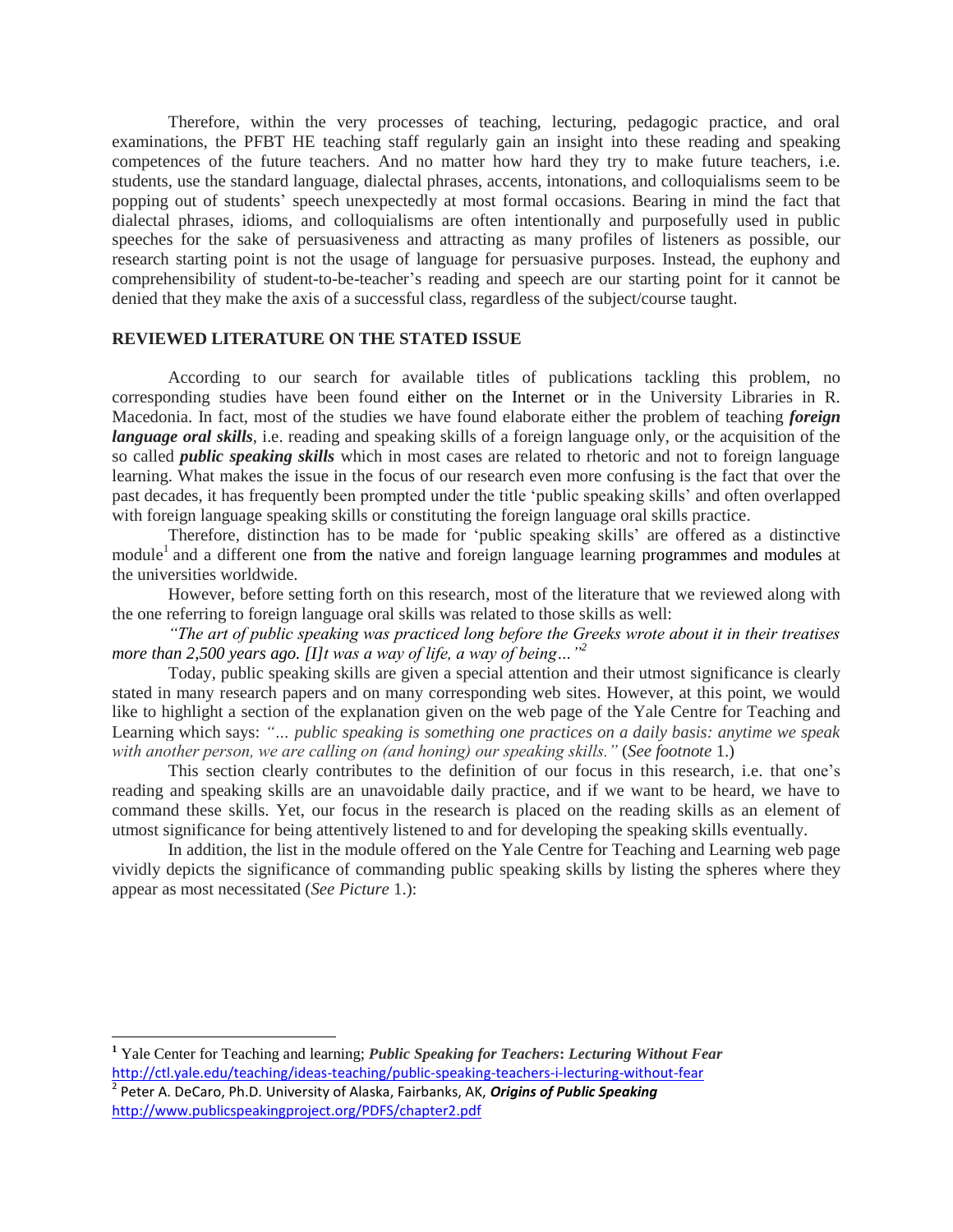#### Ways in which we are public speakers/presenters everyday:

- Social gatherings
- Speaking to one's colleagues/mentor/adviser
- Participating in committee work or faculty/departmental meetings
- Introducing oneself to others at orientations or other large gatherings
- Dealing with family
- Skyping
- Participating in a group/team discussion
- Sharing a meal in a dining hall, etc.

Although the form may vary, we are always communicating with others in a public forum. Many

Picture 1. A print screen of the section of the Yale *Center for Teaching and Learning* page offering the *Public Speaking Skills* module

However, as the core of our research is the faculty of future-educator students to produce presentation in class so euphonic and comprehensible that would enhance students" attention to listen to it and motivate them to learn more on the topic , we can only add *Teaching* and *Education* (*See Picture*  1.).

# **METHODOLOGY OF RESEARCH**

On the grounds of the fact that learners' motivation to attentively listen to the teacher's presentation depends on both the comprehensibility and the euphony of the teacher"s reading/talk/presentation in class, we decided our research objective to be *testing and determining students" reading skills and their self-awareness of their own reading euphony and reading comprehensibility as two most significant factors to be attentively listened to*.

In accordance with the objective determined, we chose the technique "*learners" reading self recording"* as most adequate and applicable in the realization of the study programmes and modules offered at the Faculty of Education  $-\overline{B}$ itola (PFBT)<sup>3</sup>. In addition, we already had had experience with this technique, but had never organized our observations and results of its application. With this research we hoped to finally elaborate its usefulness and shed some more light on its effects on the students, i.e., whether it would spur them to strive to enhance their loud reading comprehensibility and euphony.

Thereby, we conducted the research at the Faculty of Education – Bitola, in the spring semester in 2016. By including the analysis of students' self-audio-recordings of their own reading, the research approach was primarily qualitative, but the quantitative one was also used to some extent.

The sample researched consisted of 20 students of *Pre-School Teacher* and *Class Teacher* study groups, and 20 *EFL* (English as a Foreign Language) students of the study group *English language and Literatur*e. The sample was selected from year 3 students, and divided into two groups: one researched for native language reading euphony and comprehensibility (in this case – the Macedonian language), and the other group was researched for foreign language reading euphony and comprehensibility (in this case – the English language).

The research was conducted in several carefully designed steps:

- 1. Selection of 4 different topics and 4 genres/sub-genres of reading materials
- 2. Deciding on the length of all 4 texts

 $\overline{\phantom{a}}$ 

3. Handing out a text on the first topic to the sample students

<sup>&</sup>lt;sup>3</sup> Faculty of Education – Bitola (PFBT) web page  $\frac{http://www.pfbt.uklo.edu.mk/index.php?lang=mk}{$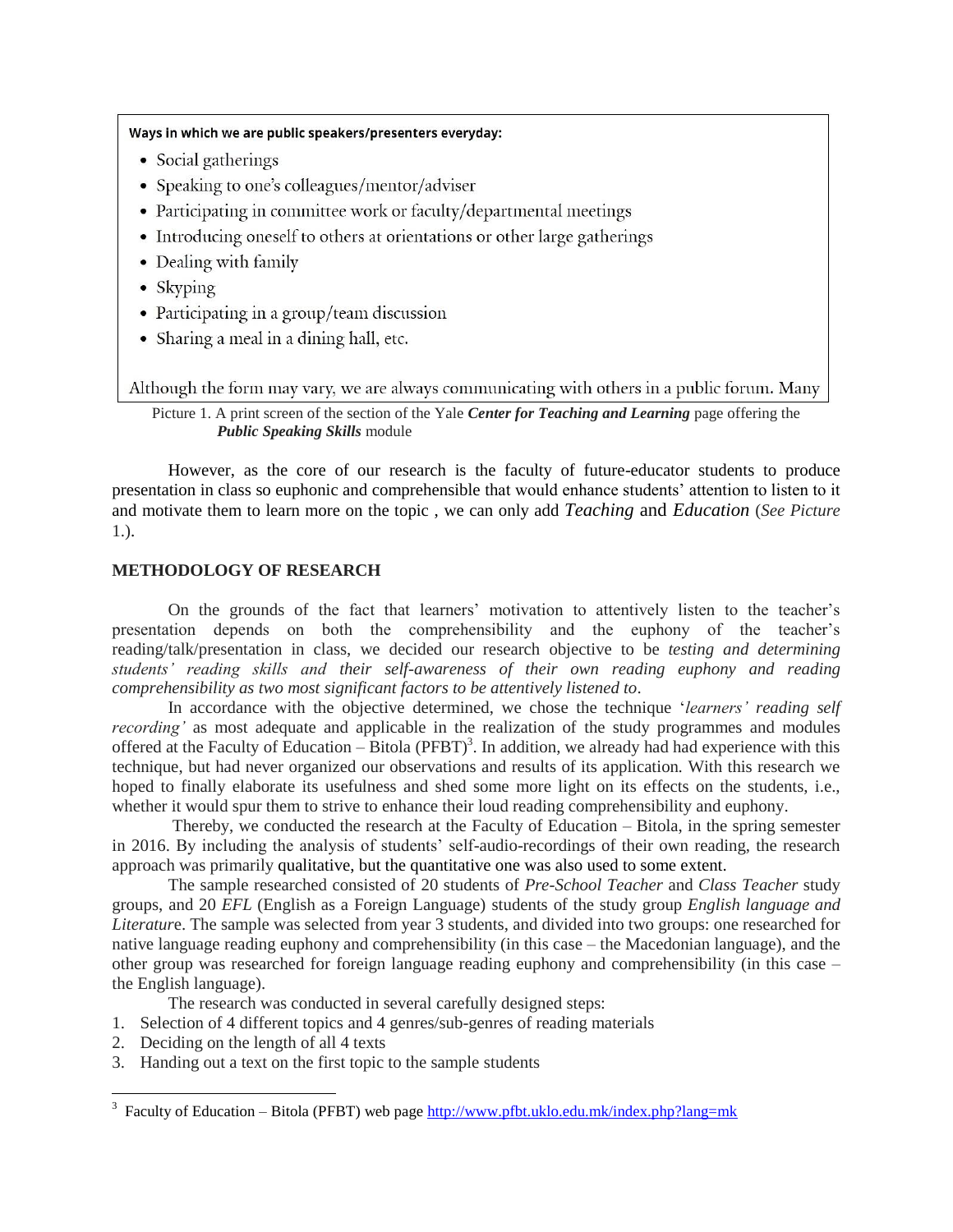- 4. Assigning the sample student with recording their own reading of the text
- 5. Collecting the MP3 audio recordings
- 6. Listening to each of the MP3 recordings and making record/comments for each
- 7. Analysis and categorization of the types of reading weaknesses identified in the records
- 8. Informing the students of the observed achievements and weaknesses
- 9. Repeating the steps from 3. 8. three more times (only with the other three topics/genres)
- 10. Survey on students" opinion about the effects of the mode of practice
- 11. Sorting the findings and collected students" opinion and drawing overall conclusions

# **PROCEDURE, FINDINGS and DISCUSSION**

When speaking about "findings" one must be aware of the two-fold meaning of this notion. Namely, findings occur naturally – every day and in every segment of our life. Thus, it is the 'findings' we had already happened to come across in both our working environment and in the public life that had made us venture this research. The proposed and implemented technique in the research had already been used for 10 years as one of the practice techniques for improving the reading skills of the students attending EFL classes. As it had been a part of homework practice assignment, a point that they had been instructed to take care of was the proper reading and use of pauses<sup>4</sup> and to employ the necessary stress, intonation or pauses indicated by the punctuation marks. Thus, a variety of observations and findings had already been experienced, but never analyzed in an organized manner and with a designed approach like the one in this research.

Most of those unorganized observations and records of the results reflected students" overcoming their fear from public reading and speaking; students" becoming aware how they sound when they are being listened to; students' developing a faculty of discerning their own mistakes and poor pronunciation/accentuation/prosodic units intonation upon hearing the recording of their rendered reading, students" own decisions to delete the recording and start the whole procedure again or repeat the procedure until reaching the desired level of rendered reading/quality.

Naturally, similar observations were expected with the organized research but with additional aspects placed for analysis and data processing. We hereby present them with each of the chronological steps that have already been mentioned above:

#### **Selection of 4 different topics and genres of reading materials**

It was decided to choose four different topics (ecology; geography; health; scientific advances) and four genres to appeal to students" different interests because of the presumption that a different topic and genre may have influence on students" mood and zeal when reading the text. Upon the fact that those students would be teachers in-service one day, favourable results would be those which do not reveal preferences of a topic/genre but equal zest. In line with that, the genres/sub-genres that we chose were a biographic text which contained dialogues, a travelling destinations chronicle, a text with tips on health care, and a newspaper article on public opinion about Google glasses and personal experiences.

#### **Deciding on the length of all 4 texts**

 $\overline{a}$ 

In accordance with the time that the text takes to read i.e. 4 to 5 minutes, the length of the texts was decided to be 550 to 850 words. This way we were able to check whether the quality of students' comprehensibility and euphony was declining by the end of the reading.

**<sup>4</sup>** Michael Erard in his "*[An Uh, Er, Um Essay In Praise of Verbal Stumbles](http://www.slate.com/authors.michael_erard.html)* mentions":

[<sup>&</sup>quot;…](http://www.slate.com/authors.michael_erard.html) *Martin Corley and Robert J. Hartsuiker reported that listeners' recognition benefits from any delay before a word, whether it s a silent pause, a filled pause, or a musical tone. The delay "attunes the attention."* …" [http://www.slate.com/articles/life/the\\_good\\_word/2011/07/an\\_uh\\_er\\_um\\_essay.html](http://www.slate.com/articles/life/the_good_word/2011/07/an_uh_er_um_essay.html)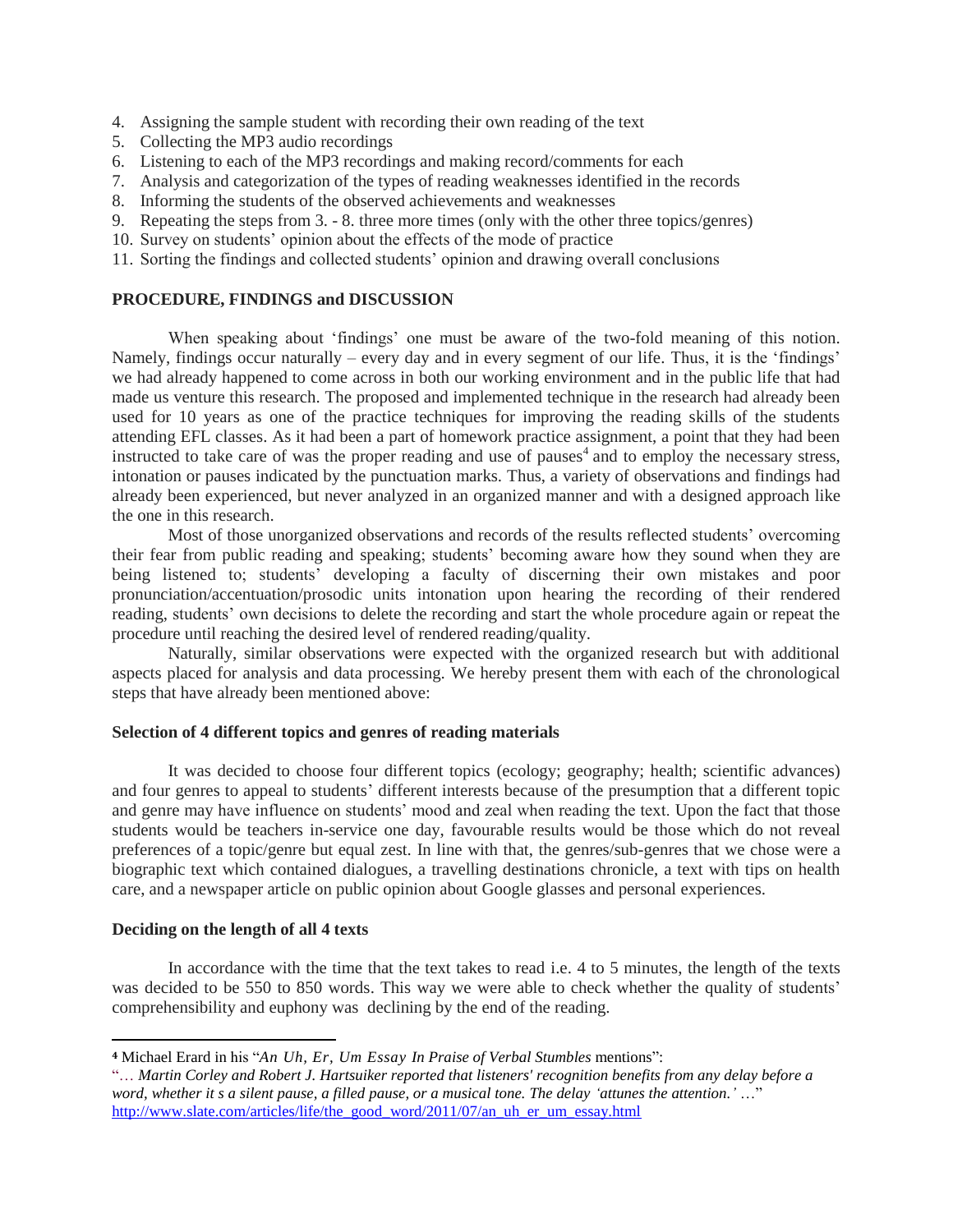### **Handing out a text on the first topic to the sample students**

This step is tightly connected with the next one, i.e. with step 4. – **assigning the students** to read it at home as many times as they like and then to record themselves while reading it aloud (without making any breaks/interruptions when recording), and to send the recording to us within a week via email – step 5. (**collecting the audio recordings**).

### **Listening to each of the MP3 recordings and making record/comments for each**

This was probably the most laborious part of the research because we had to hear 160 recordings, i.e. audio material long between 640 and 800 minutes, i.e. 10 to 13 hours listening. Comments were made for each recording and for each student. And above all – for each reading weakness in the audio recording.

# **Analysis and categorization of the types of reading weaknesses identified in the records**

With the comments inserted for each of the audio recording, the analysis provided us with several types of identified reading weaknesses as well as with the frequency of their occurrence and the number of students that they were discovered with – either as prevailing or non-occurring ones:

*improper pronunciation of words; improper accentuation of words; improper prosodic units utterance; improper intonation; inadequate pauses; inadequate pace; inadequate loudness; verbal stumbles; frequent self-correction*

# **Informing the students on the observed achievements and weaknesses**

With all the comments that were being made simultaneously with the listening of the students' recordings, it was easy to inform them of the insight gained. This step was designed with two purposes on mind: the first one was to spur a discussion with the students and hear and record their opinions about the performance of the task and the experiences they went through while working on it; the second was to use it as the basis upon which we would be able to check and measure any improvements strived for in the other three topics that were to be rendered.

#### **Repeating the steps from 3. - 8. three more times (only with the other three topics/genres)**

The very task of reading three more texts/genres entails following the same steps from 3.-8., i.e. repeating them. This is a step designed to check four aspects:

- whether students' zest oscillated when reading a text of another topic/genre
- whether providing them with information on their first text reading achievements spurred them to improve their reading skills
- whether the opportunity to return to the MP3 recording of their reading and hear it again and again whenever they wanted to – both before and after submitting the MP3, i.e. before and after being provided with the achievement results, actually did make them want to improve and try even harder
- whether they understood the significance of attracting listeners' attention and the benefits of being attentively listened to

#### **Survey on students' opinion about the effects of the mode of practice**

The step which entailed providing students with information on their first rendered reading achievements, naturally and quite spontaneously, led to a feed-back from students, especially on the basis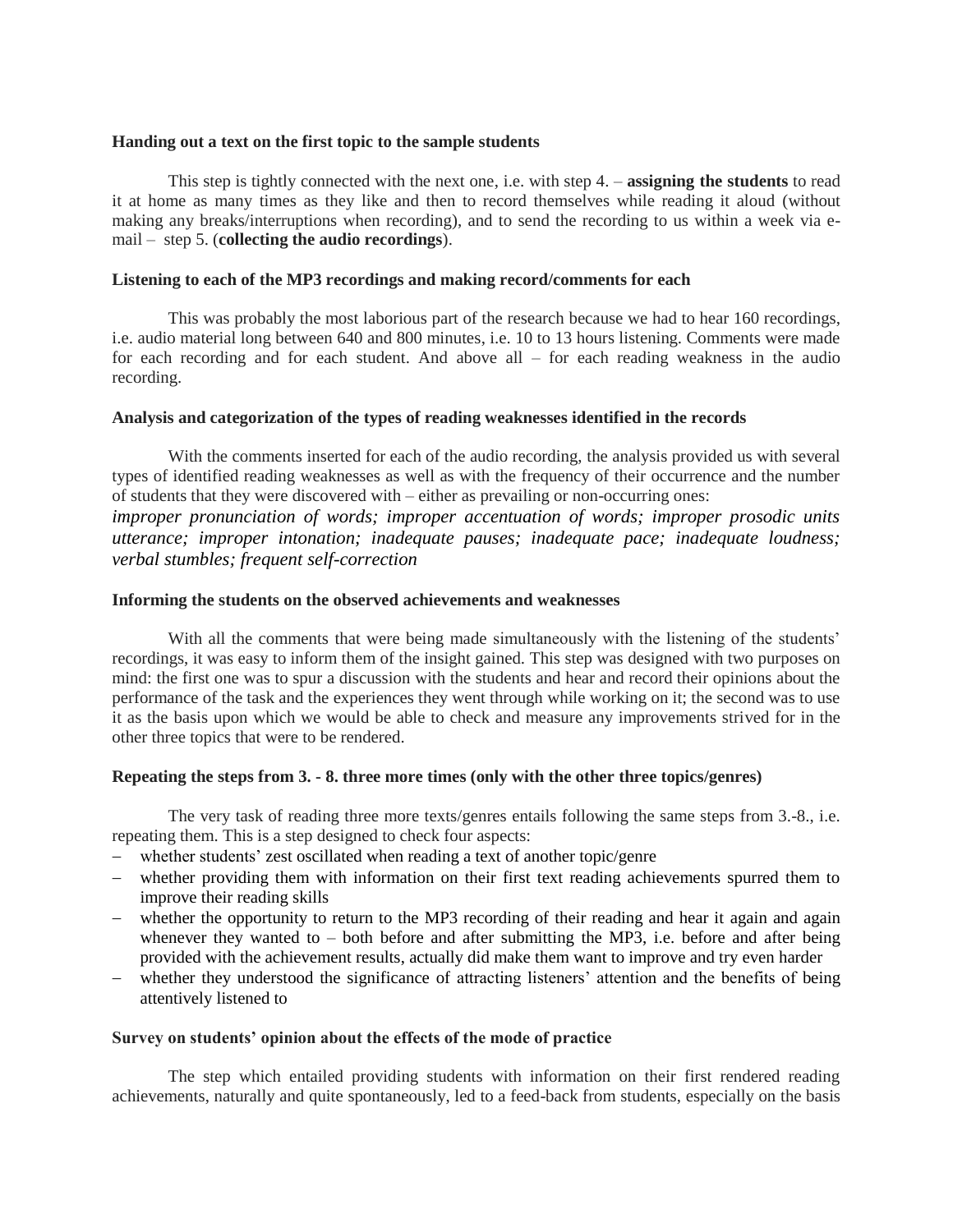that the achievement results were reported personally and in private, which means in the *face-to-face interview* at the *meeting-and-consulting hours* with each of the students sampled for the research. Thus, our research was easily enriched with additional and valuable data, i.e. with students" opinion on the usefulness and efficacy of the technique "*learners" reading self recording"* as well as with their personal experiences of the self-recording procedure.

# **Sorting the findings and collected students' opinion, and drawing overall conclusions**

With regards to this step, we had four different types of findings to sort out from the collected research data i.e. materials:

- 1. sorting out the findings of the rendered audio recordings of reading texts in a foreign language
- 2. sorting out the findings of the rendered audio recordings of reading texts in a native language
- 3. sorting out *EFL* students' opinion on the task performed for the purpose of the research
- 4. sorting out *Pres-School Teacher* and *Class Teacher* students" opinion on the task performed for the purpose of the research

**The findings of the rendered audio recordings of reading the first foreign language text assigned** revealed that the weaknesses researched varied. Thus, in the first rendered audio self-recording *improper pronunciation and improper accentuation of one word at least were found with 95% of the students, but improper pronunciation and improper accentuation of more than ten words with 25% of the EFL sample; improper prosodic units utterance and improper intonation with 20%; whereas inadequate pauses; inadequate pace; inadequate loudness; verbal stumbles and frequent self-correction were found with some 40% of the EFL sample.*

However, **the findings of the rendered audio recordings of reading the other three foreign language texts assigned** showed significant improvements were recorded: *improper pronunciation and improper accentuation of one word at least were found with 75% of the students, but improper pronunciation and improper accentuation of more than ten words with 15% of the EFL sample; improper prosodic units utterance and improper intonation with 10 %; whereas inadequate pauses; inadequate pace; inadequate loudness; verbal stumbles and frequent self-correction were found with some 20% of the EFL sample.*

**The findings of the rendered audio recordings of reading the first native language text assigned** revealed that the weaknesses researched varied. Thus, in the first rendered audio self-recording *improper pronunciation and improper accentuation of one word at least were found with 95% of the students, but improper pronunciation and improper accentuation of more than ten words with 1% of the Pre-School Teachers and Class Teachers sample; improper prosodic units utterance and improper intonation with 20 %; whereas inadequate pauses; inadequate pace; inadequate loudness; verbal stumbles and frequent self-correction were found with some 30% of the Pre-School Teachers and Class Teachers sample.*

However, **the findings of the rendered audio recordings of reading the other three native language texts assigned** showed significant improvements were recorded: *improper pronunciation and improper accentuation of one word at least were found with 50% of the students, but improper pronunciation and improper accentuation of more than ten words with 1% of the Pre-School Teachers and Class Teachers sample; improper prosodic units utterance and improper intonation with 10 %; whereas inadequate pauses; inadequate pace; inadequate loudness; verbal stumbles and frequent selfcorrection were found with some 10% of the Pre-School Teachers and Class Teachers sample.*

With regard to the *types of weaknesses* identified, we must point out that the weaknesses hardest to uproot appeared to be *improper prosodic units utterance and improper intonation; inadequate pauses; inadequate pace; inadequate loudness; verbal stumbles and frequent self-correction*.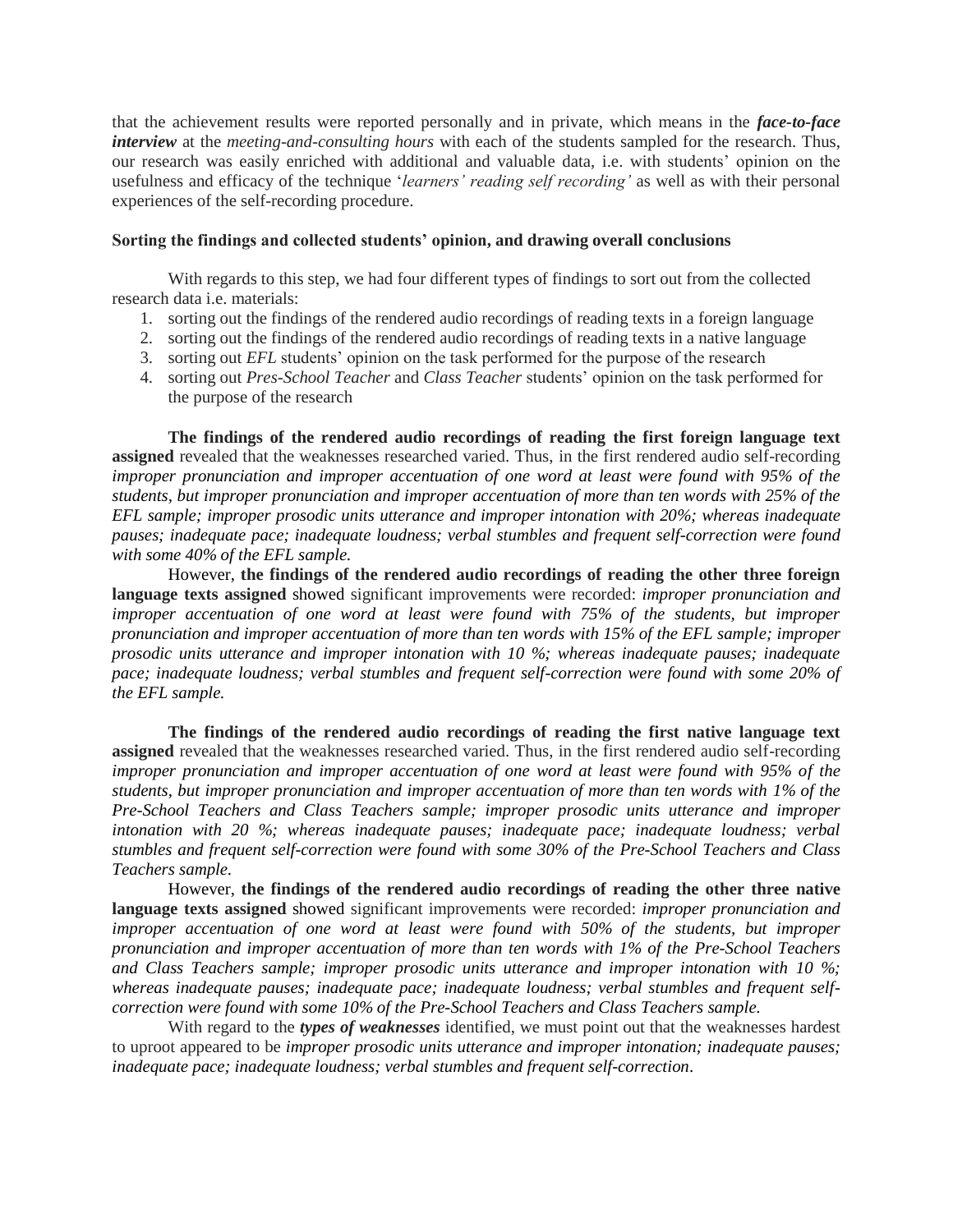As for *students' opinion* on the task performed for the purpose of the research, *all* students of the sample, consisting of *English Language and Literature* students and *Pre-School Teacher* and *Class Teacher* students, stated that the technique helped them to a large extent:

- they did feel embarrassed while recording their own reading
- they did find out about the faculty of discerning/detecting one's own mistakes when listening to the recording before submitting it
- they did persist on more attempts to render the best version possible
- they greatly did overcome the so called 'stage fright' experienced when reading and speaking before an audience i.e. in class
- they did become aware of the prime of the reading and speaking skills as well as of the managing to attract an attentive ear

#### **CONCLUSIONS**

Education cannot exist without language nor teachers can teach without a read or spoken word, i.e. oral communication with the learners, whatever their age. In that sense the focus of our research was to analyze the loud reading competences of Foreign Language Teaching, Preschool Teaching and Class Teaching students.

The results of this research produced evidence that loud reading competences act as a primal prerequisite for future educators to be attentively listened to as well as for the development of speaking competences appreciated for bestowing an attentive ear. Accordingly, much of the analysis was placed on the euphony and comprehensibility of the recordings of students" loud reading. Students were instructed to record themselves when reading the assigned text, and to submit the recording to us within a week.

As our research was not meant for determining the number of students with reading weaknesses in their reading i.e. lacking euphony and comprehensibility, in this conclusion we want to put an accent on the type of weaknesses that appeared most frequent and hardest to get rid over the 4-week-period designed for the weekly reading and recording assignments. Thus, improper *prosodic units utterance and improper intonation; inadequate pauses; inadequate pace; inadequate loudness; verbal stumbles and frequent self-correction* are found to be the elements which make the reading insufficiently euphonic and comprehensible, and consequently affecting students' attention when listening.

The objective of repeating the procedure three more time with texts of different topic and genre/ subgenre was set to cast some light over four aspects: *oscillation of zest when reading a text of different topic/genre*; *motivation for improving the reading skills*; *persistence in attempting to do better*; *understanding the significance of attracting listeners" attention and the benefits of being attentively listened to*. In line with that, the results obtained showed that all four aspects did play a significant role: students did show different zest for reading different topics/genres, which influenced their reading achievements; students did feel motivated for improving their reading skills, which was obvious from the improvements gradually or quickly made in the reading of the other three texts; student did make manyfold attempts to render the best quality reading they could; students did become aware of the significance o the reading euphony and comprehensibility by listening to their own readings before submitting them.

In closing this section, we would like to add that our research has also observed the fact that students" confidence and reading performance in class increased by the end of the research. Even more, their confidence and speaking performance also improved. Therefore, we propose the technique implemented in our research as an exceptionally useful and applicable for enhancing future teachers' reading and speaking competences.

We also regard this research as a firm standpoint for further research and research focused on the prosodic aspects of the reading and speaking competences as one of the most significant elements for being attentively listened to.